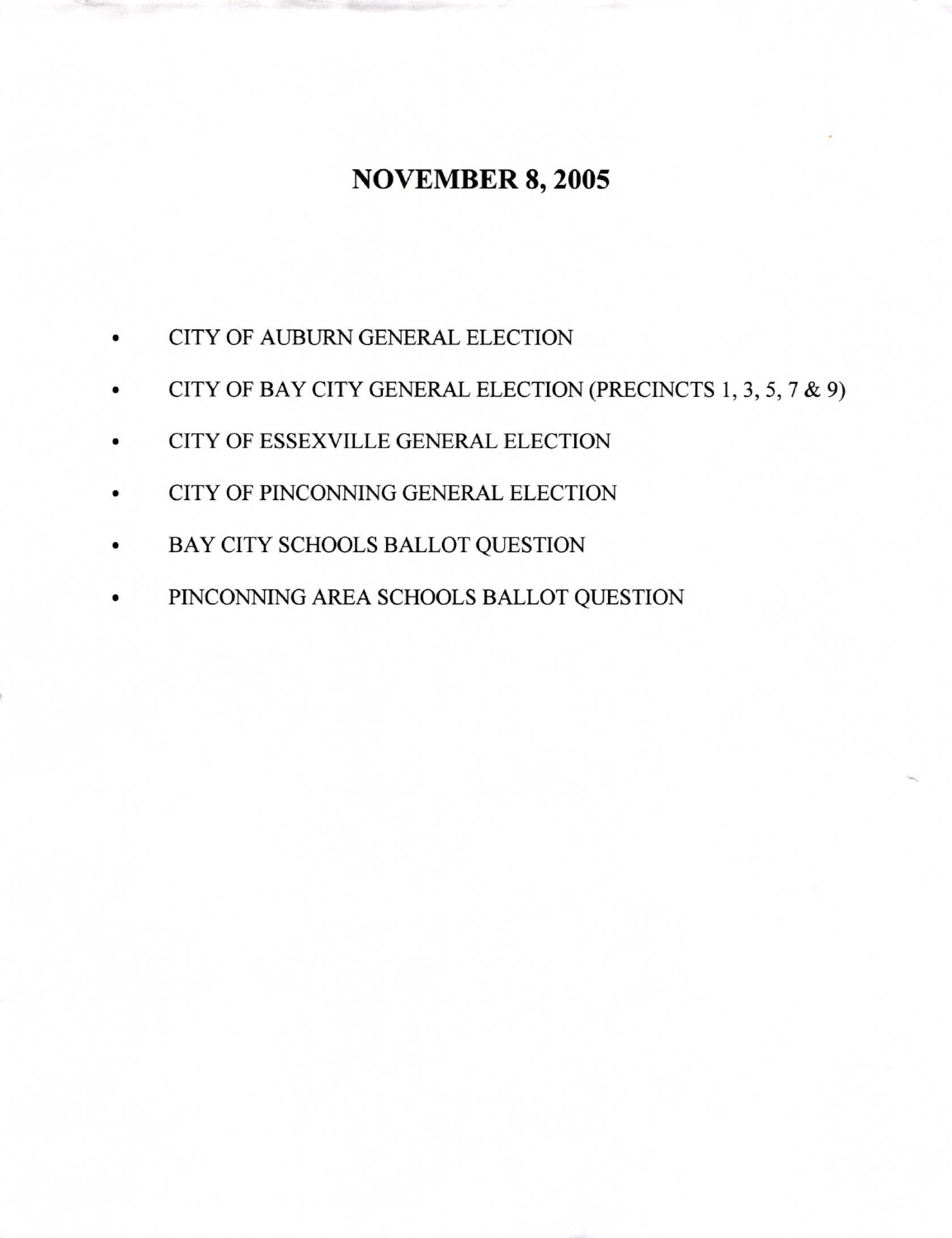## **BAY COUNTY** REGULAR ELECTION NOVEMBER 8, 2005

PAGE 001 REPORT-EL45A

## RUN DATE:11/15/05 08:56 AM

|                                                                                                                                                        |                          |   |                      |    |                                                                                                                                                                                                                                   |   | TOTAL VOTES                  | $\chi$                |                            | ELECTION DAY ABSENTEE VOTE |
|--------------------------------------------------------------------------------------------------------------------------------------------------------|--------------------------|---|----------------------|----|-----------------------------------------------------------------------------------------------------------------------------------------------------------------------------------------------------------------------------------|---|------------------------------|-----------------------|----------------------------|----------------------------|
| PRECINCTS COUNTED (OF 45)<br>REGISTERED VOTERS - TOTAL.<br>BALLOTS CAST - TOTAL.<br>VOTER TURNOUT - TOTAL                                              | L.<br>$\sim$             | ÷ | $\sim$ $\sim$        | ÷. | an i                                                                                                                                                                                                                              |   | 63.234<br>17,077             | 45 100.00<br>27.01    |                            | 2.421<br>14,656            |
| <b>MAYOR AUBURN</b><br>VOTE FOR NOT MORE THAN<br>DANIEL ESCHENBACHER .<br>JOHN D. MCNALLY<br>$\sim$<br>÷.<br>WRITE-IN.<br>$\sim$<br>$\sim$<br>i.<br>÷, | $\overline{1}$<br>$\sim$ |   | $\ddot{\phantom{0}}$ |    | .<br>$\blacksquare$                                                                                                                                                                                                               |   | 277<br>360<br>6              | 43.08<br>55.99<br>.93 | 277<br>360<br>6            | 0<br>0<br>$\mathbf{0}$     |
| MAYOR PINCONNING<br>VOTE FOR NOT MORE THAN 1<br>MICHAEL J. DURANCZYK.<br>WRITE-IN.<br>$\sim$                                                           | <b>CONTRACTOR</b>        |   |                      |    | $\mathbf{r}$ . The set of the set of the set of the set of the set of the set of the set of the set of the set of the set of the set of the set of the set of the set of the set of the set of the set of the set of the set of t |   | 201                          | 214 51.57<br>48.43    | 214<br>201                 | 0<br>$\Omega$              |
| CITY COMMISSIONER WARD 1<br>VOTE FOR NOT MORE THAN 1<br>CHRISTOPHER SHANNON .<br>WRITE-IN.<br>$\sim$<br>ä.<br>$\sim$                                   | <b>County</b>            |   |                      |    | the company of the company<br>$\cdot$ $\cdot$ $\cdot$                                                                                                                                                                             |   | 398                          | 97.79<br>9 2.21       | 289<br>8                   | 109<br>$\mathbf{1}$        |
| CITY COMMISSIONER WARD 3<br>VOTE FOR NOT MORE THAN 1<br>DENNIS W. BANASZAK<br>l.<br>WENDY LEGNER<br>WRITE-IN.                                          | ÷.                       |   | $\sim$ $\sim$        |    |                                                                                                                                                                                                                                   |   | 209<br>222<br>$\overline{0}$ | 48.49<br>51.51        | 147<br>157<br>$\mathbf{0}$ | 62<br>65<br>$\overline{0}$ |
| CITY COMMISSIONER WARD 5<br>VOTE FOR NOT MORE THAN 1<br>MARYJANE GORNEY<br>$\mathbf{r}$<br>$\overline{a}$<br>WRITE-IN.<br>$\sim$<br>÷,                 | ÷                        |   | $\cdot$<br>$\sim$    |    | $\cdot$ $\cdot$ $\cdot$                                                                                                                                                                                                           | ÷ | 624                          | 97.05<br>19 2.95      | 373<br>12                  | 251<br>$7\overline{ }$     |
| CITY COMMISSIONER WARD 7<br>VOTE FOR NOT MORE THAN 1<br>MARIE T. KURZER<br>$\sim$ $\sim$<br>WRITE-IN.<br>$\sim$<br>l.<br>ú.                            | à.<br>i.                 |   |                      |    | $\cdot$ $\cdot$ $\cdot$ $\cdot$                                                                                                                                                                                                   |   | 464<br>16                    | 96.67<br>3.33         | 313<br>11                  | 151<br>5                   |
| CITY COMMISSIONER WARD 9<br>VOTE FOR NOT MORE THAN<br>CHARLES M. BRUNNER<br>WRITE-IN.<br><b>Carl</b><br>$\overline{a}$                                 | $\overline{1}$<br>ù.     |   |                      |    | $\sim$ $\sim$ $\sim$ $\sim$                                                                                                                                                                                                       |   | 500<br>12                    | 97.66<br>2.34         | 347<br>10                  | 153<br>2                   |